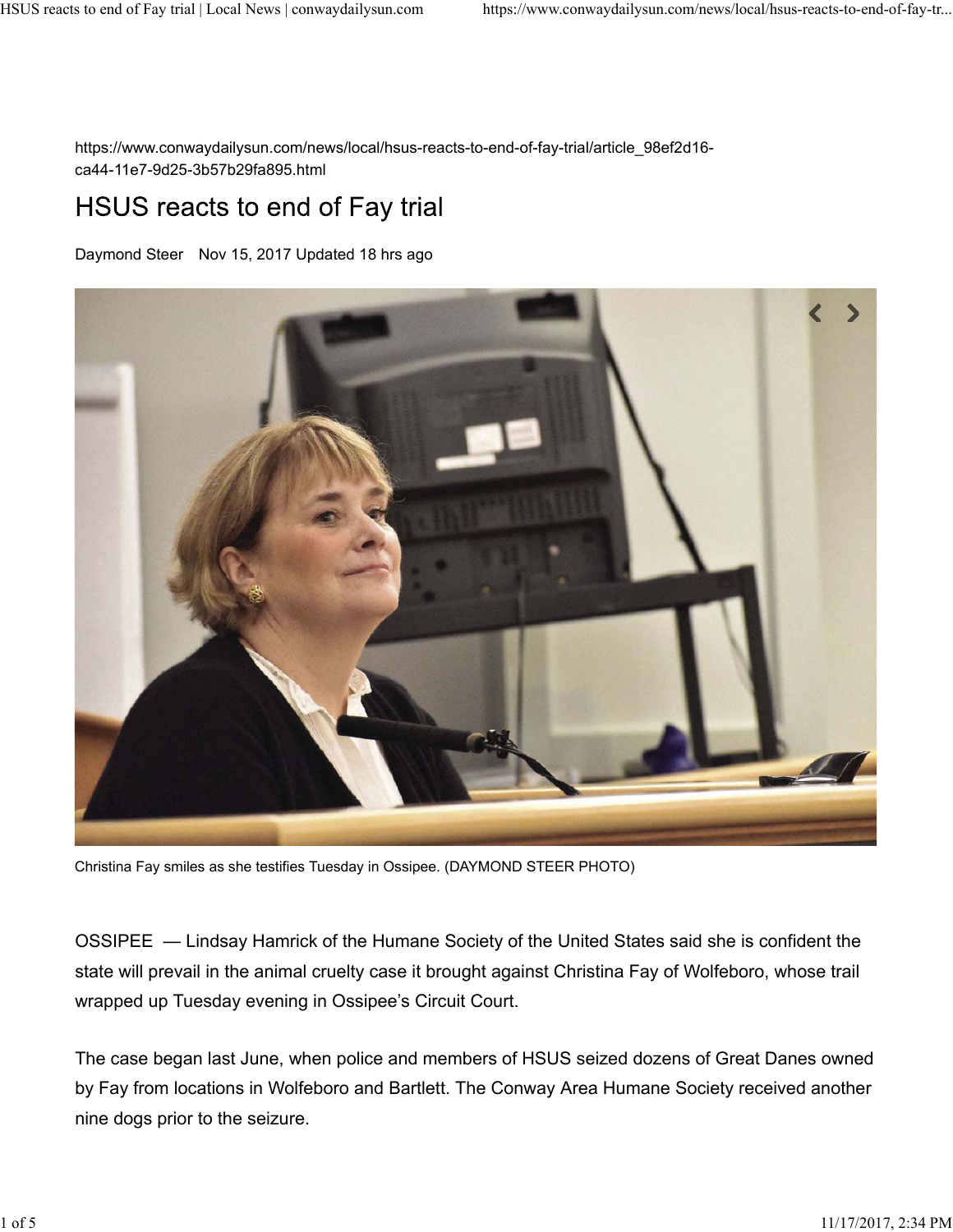Fay, 59, is facing a dozen charges alleging she kept dogs in squalid conditions and denied them adequate food, water and care.



The trial, overseen by Circuit Judge Charles Greenhalgh, started Oct. 16 and ran five days through Oct. 24. It then picked up for a final day Tuesday.

Both sides are now awaiting a verdict from Greenhalgh.

The case was prosecuted by Wolfeboro Police Prosecutor Tim Morgan with assistance from Simon Brown of PretiFlarherty, based in Concord.

Fay was represented by Kent Barker of Winer and Bennett LLP of Nashua and James P. Cowles of Walker & Varney PC of Wolfeboro.

"Our reaction to the closing of the trial is that the state brought forward a very strong case against Ms. Fay, and the photos and the video footage that doesn't lie," Hamrick said Wednesday. "We look forward to hearing Judge Greenhalgh's verdict on this."

The defense team has stated repeatedly that the pictures the HSUS took were misleading. They said the dogs were left to roam the house for hours during the raid, which took place in the morning before Fay and her assistants got a chance to clean. For instance, one photo showed the kitchen looking clean, which Fay said is what it looked like at 8:10 a.m. the morning of the raid.

"I find it personally sickening and heartbreaking that no one has ever produced this picture," Fay said when she took the stand Tuesday. "That was the one room that had been clean that morning. The point being that's how the rooms look after they have cleaned every day."

Fay told Greenhalgh her efforts to keep the house clean were frustrated by a temporary lack of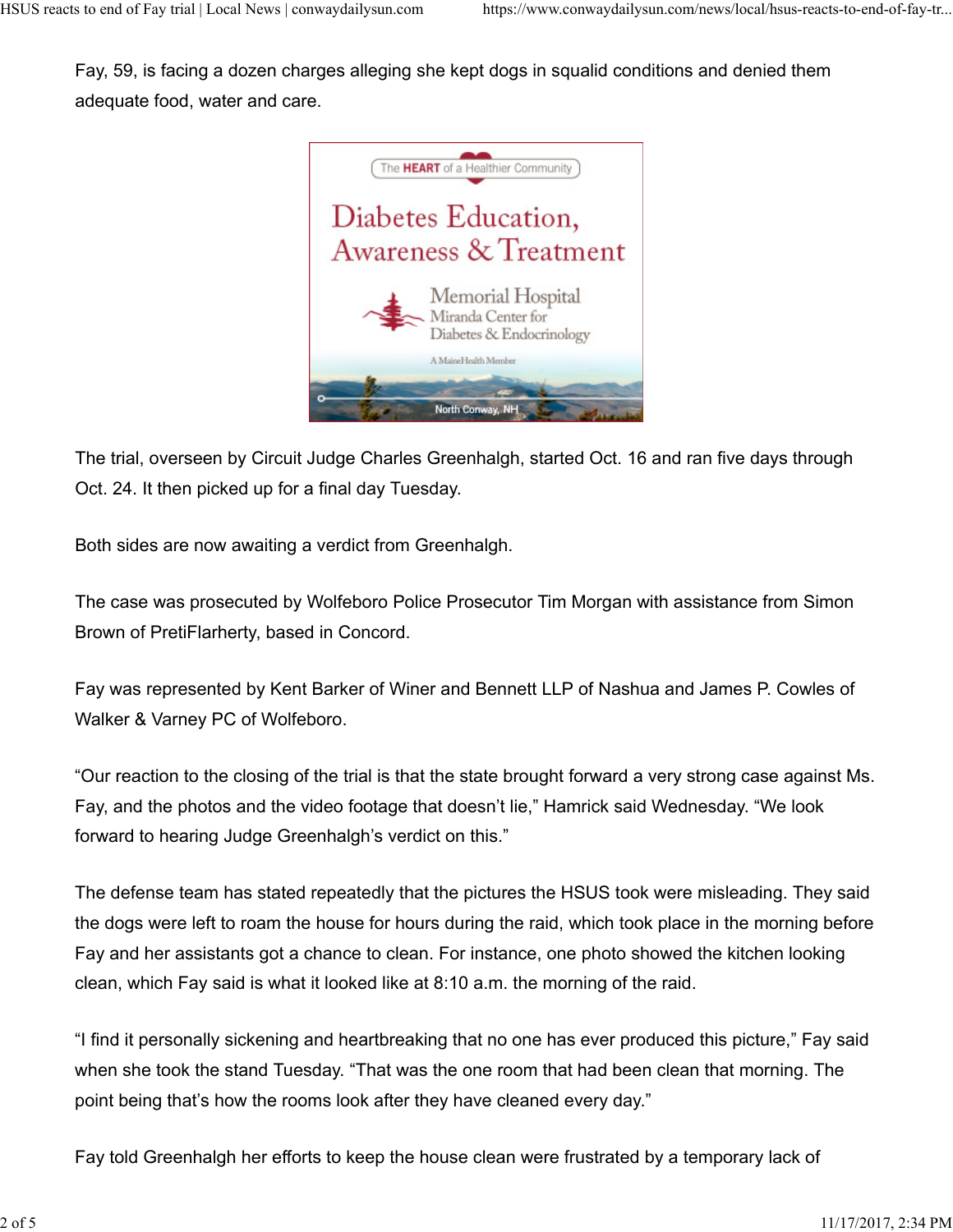cleaning help and a knee injury.

The defense team claimed the HSUS used the photos and videos as a fundraising tool for their organization.

Hamrick responded by saying they partner with local law enforcement and assist them upon request.

"There have been some comments made about HSUS supposedly making money on this, which if you simply look at the math, you can see how absurd that comment is because we spent at least \$478,000 just to care for these dogs for five months, and we have only raised \$180,000 in financial donations," said Hamrick, who confirmed that about \$200,000 in donated supplies also was raised.

The defense team also alleged that the HSUS defamed Fay in accusing her of operating a puppy mill. Her lawyers characterized her as simply a hobbyist with a passion for Great Danes.

Hamrick denied that the HSUS defamed Fay and took exception with Fay's saying there were only a few litters in 2016 when her records showed 11 litters.

Hamrick said Fay had conflicting testimony on whether four litters or two litters were born in 2016.

"When somebody can't keep track of the number of puppies they are creating and that they are selling online, I think that's a pretty big indication of the kind of operation she was running," said Hamrick, adding that the state definition of a commercial breeder is 10 or more litters a year, though that standard is difficult to enforce.

None of the criminal complaints against Fay was related to the number of litters born.

On the stand, Fay said, puppy mills were on her "dislike list" and said she basically raised the dogs for fun.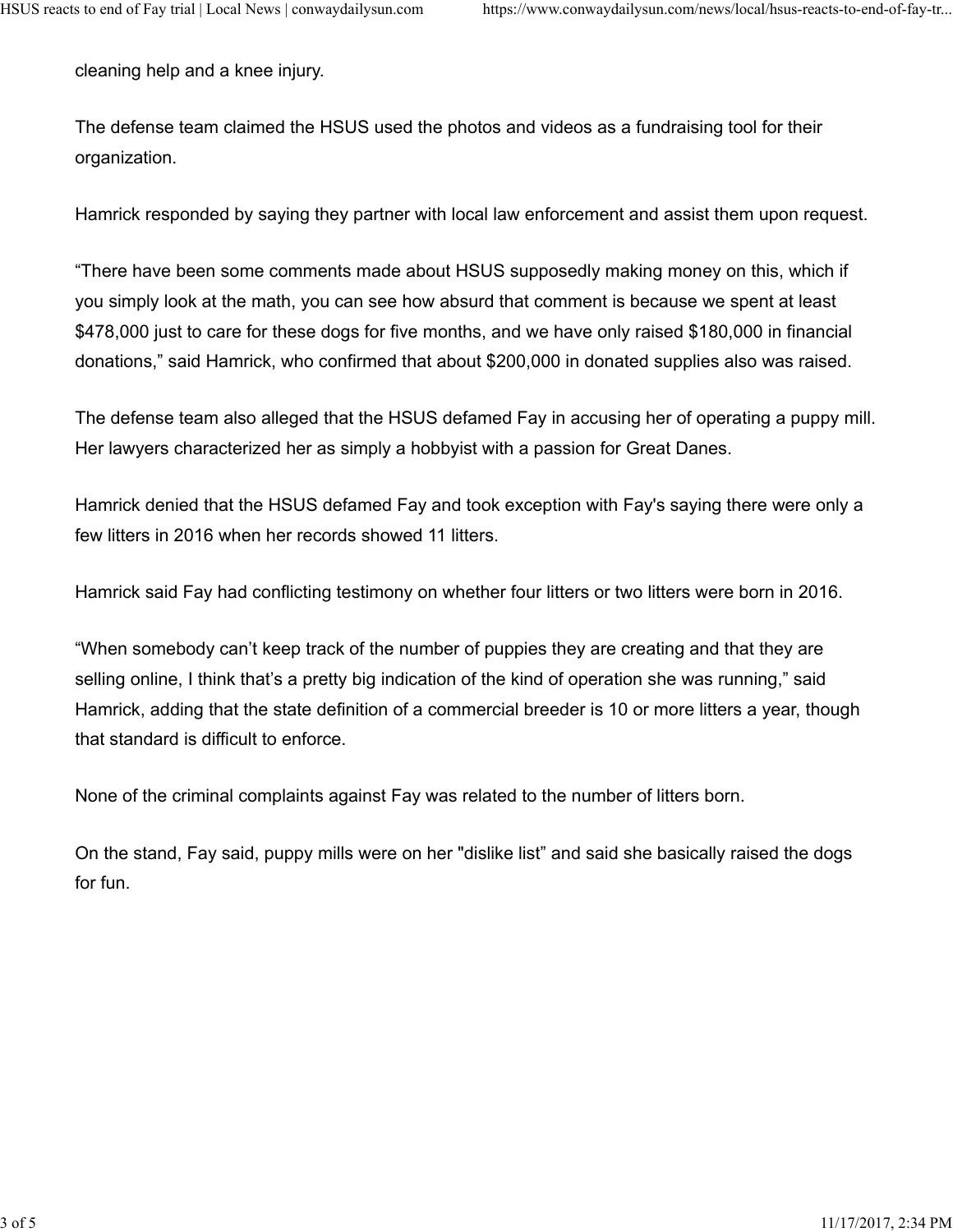

At the end of the trial, Barker said Fay was losing \$35,000 per month on the dogs. He also said the HSUS, police and other organizations were like a "machine that was well-oiled" and out to prosecute Fay.

"I was accused of saying this was a conspiracy theory, like it was some crazy thing, but we know from an exhibit ... that says on May 8 (Wolfeboro Police Chief Dean Rondeau) was making statements to the members of the Wolfeboro Board of Selectmen saying, and I quote, 'This case opened on May 8 when we determined there was an animal cruelty case,'" said Barker.

He believes police had their minds made up about Fay even before the search warrant was executed June 16.

Brown, in his closing statement, said the dogs were kept in an inappropriate and unsafe setting at the Wolfeboro home.

"It was the defendant who had complete control over who many dogs she was gong to permit to live there," said Brown.

"She allowed the population to balloon from 40 to 75 in two years, and she before her arrest she had inadequate staffing to care for all of these dogs. For whatever reason, she lost control of the situation."

If Fay is convicted, the judge will also determine what comes next, said Hamrick.

He could decide that the dogs would go to the custody of the HSUS, which would then turn them into local shelters to be re-homed.

Hamrick said the judge also could order Fay to pay restitution and prevent her from having animals